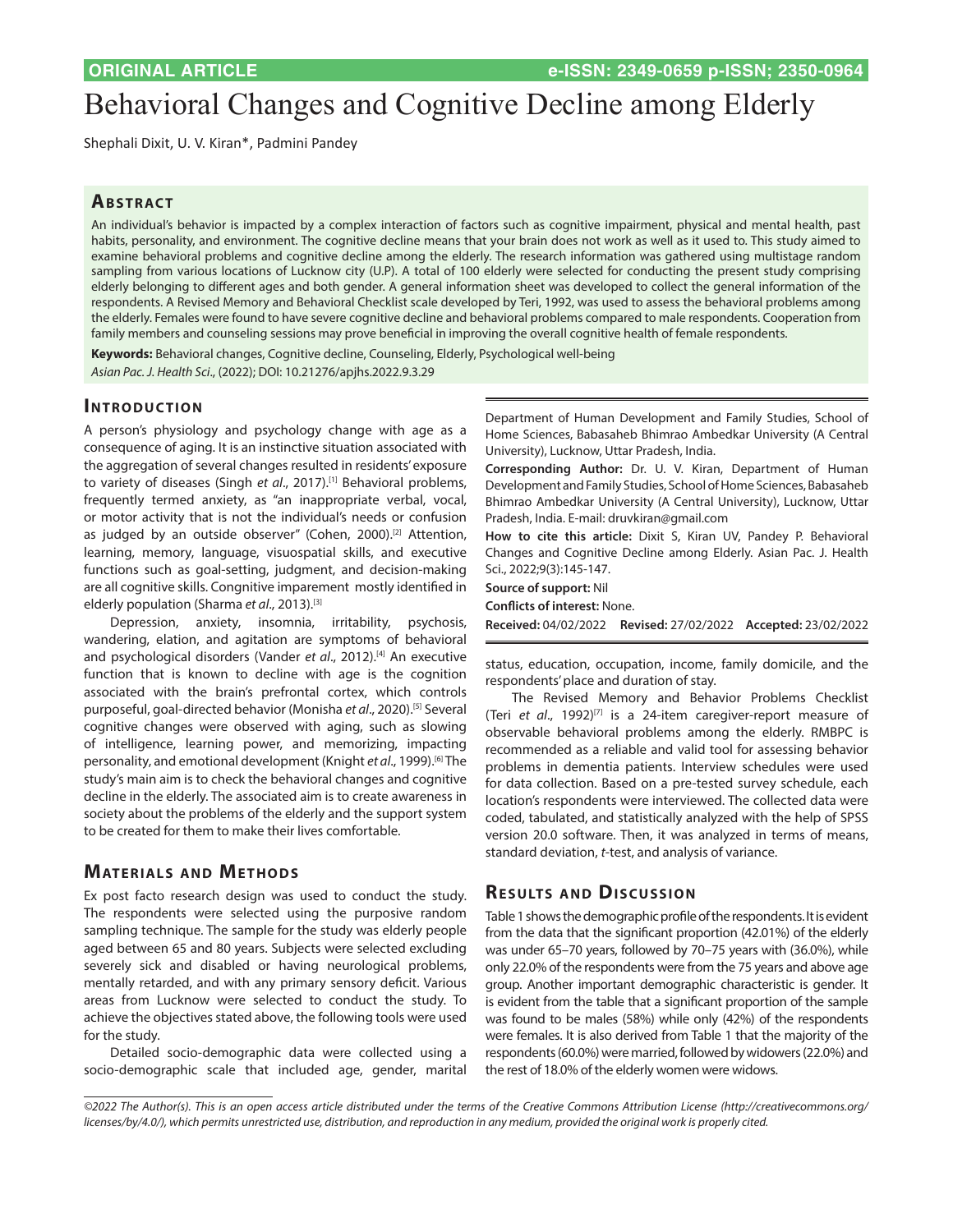| Table 1: Demographic profile of the respondent |                   |            |  |  |  |
|------------------------------------------------|-------------------|------------|--|--|--|
| <b>Item</b>                                    | Frequency (n=100) | Percentage |  |  |  |
| Age (in years) of the respondents              |                   |            |  |  |  |
| $65 - 70$                                      | 42                | 42.0       |  |  |  |
| $70 - 75$                                      | 36                | 36.0       |  |  |  |
| 75 and above                                   | 22                | 22.0       |  |  |  |
| Total                                          | 100               | 100.0      |  |  |  |
| Gender of the respondents                      |                   |            |  |  |  |
| Male                                           | 58                | 58         |  |  |  |
| Female                                         | 42                | 42         |  |  |  |
| Total                                          | 100               | 100.0      |  |  |  |
| Marital status of the respondents              |                   |            |  |  |  |
| Married                                        | 60                | 60.0       |  |  |  |
| Widow                                          | 18                | 18.0       |  |  |  |
| Widower                                        | 22                | 22.0       |  |  |  |
| Total                                          | 100               | 100.0      |  |  |  |

**Table 2:** Behavioral changes among elderly

| S. No. | <b>Statements</b>                         | Male       | Female     |
|--------|-------------------------------------------|------------|------------|
|        |                                           | $(n=58)$   | $(n=42)$   |
| 1      | Asking the same question over<br>and over | 30 (51.72) | 22 (52.38) |
| 2      | Trouble remembering recent                | 20 (34.48) | 16 (38.09) |
|        | events (i.e., items in newspaper          |            |            |
|        | or ty)                                    |            |            |
| 3      | Trouble remembering significant           | 20 (34.48) | 14 (33.33) |
|        | past events                               |            |            |
| 4      | Losing or misplacing things               | 32 (55.17) | 24 (57.14) |
| 5      | Forgetting what day it is                 | 20 (34.48) | 18 (42.85) |
| 6      | Starting, but not finishing, things       | 16 (27.58) | 22 (52.38) |
| 7      | Difficulty concentrating on a task        | 14 (24.13) | 16 (38.09) |
| 8      | Destroying property                       | 4(6.89)    | 0(0)       |
| 9      | Doing things that embarrass you           | 18 (31.03) | 22 (52.38) |
| 10     | Waking you or other family                | 16 (27.58) | 18 (42.85) |
|        | members up at night                       |            |            |
| 11     | Talking loudly and rapidly                | 32 (55.17) | 20 (47.61) |
| 12     | Appears anxious or worried                | 28 (48.27) | 18 (42.85) |
| 13     | Engaging in behavior that is              | 6(10.34)   | 2(4.76)    |
|        | potentially dangerous to self or          |            |            |
|        | others                                    |            |            |
| 14     | Threats to hurt oneself                   | 0(0)       | 0(0)       |
| 15     | Threats to hurt others                    | 12 (20.68) | 8 (19.04)  |
| 16     | Aggressive to others verbally             | 32 (55.17) | 22 (52.38) |
| 17     | Appears sad or depressed                  | 26 (44.82) | 18 (42.85) |
| 18     | Expressing feelings of                    | 24 (41.37) | 28 (66.66) |
|        | hopelessness or sadness about             |            |            |
|        | the future                                |            |            |
| 19     | Crying and tearfulness                    | 16 (27.58) | 18 (42.85) |
| 20     | Comments about the death of self          | 8 (13.79)  | 12 (28.57) |
|        | or others                                 |            |            |
| 21     | Talking about feeling lonely              | 22 (37.93) | 16 (38.09) |
| 22     | Comments about feeling                    | 14 (24.13) | 14 (33.33) |
|        | worthless or being a burden to            |            |            |
|        | others                                    |            |            |
| 23     | Comments about feeling like a             | 14 (24.13) | 12 (28.57) |
|        | failure or about not having any           |            |            |
|        | worthwhile accomplishment in              |            |            |
|        | life                                      |            |            |
| 24     | Arguing, irritability, and                | 24 (41.37) | 30 (71.42) |
|        | complaining                               |            |            |

(Figures in parenthesis indicates percentages)

Figure 1 describes the distribution of respondents based on their place of stay. It shows that (74.0%) majority of the respondents stay with their families and 26.0% elderly stay with their spouses.

**Table 3:** Memory and behavioral problems across gender of the

| respondents |            |                                  |                 |         |         |  |  |  |
|-------------|------------|----------------------------------|-----------------|---------|---------|--|--|--|
|             | Problems   | Gender of the                    |                 | F-value | P-value |  |  |  |
| No.         | of Revised | respondent                       |                 |         |         |  |  |  |
|             | memory and | Female<br>Male                   |                 |         |         |  |  |  |
|             | behavior   | $Mean \pm S.D$<br>$Mean \pm S.D$ |                 |         |         |  |  |  |
|             | Memory     | $4.31 \pm 2.79$                  | $5.00 \pm 3.46$ | 0.779   | 0.440   |  |  |  |
| 2.          | Depression | $4.62 \pm 2.74$                  | $7.23 + 4.85$   | 2.422   | 0.019   |  |  |  |
| 3.          | Disruption | $5.37 + 3.17$                    | $7.42 + 4.51$   | 1.886   | 0.065   |  |  |  |
|             |            |                                  |                 |         |         |  |  |  |



**Figure 1:** Distribution of respondents based on place of stay

From Table 2, it can be deduced that female respondents have a higher level of memory decline in comparison to male respondents. As per the data, male respondents were good to answer the same questions compared to female respondents. Females have more trouble remembering recent or past events than males, probably because females have more workload. Females also were found to misplacing things compared to males, which may be a reason to lose confidence. Difficulty in focusing and concentrating on any task was also found to be more in females than males. Concerning sadness (the word "sadness" is used in place of the word "depression" as the same is not diagnosed), the females were found to have reported sadness more in comparison to male respondents. It can also be observed from the data that female respondents are more anxious or worried. Due to pandemic COVID-19 males and females, both are facing a financial crisis, more workload, and physically not well, which may be the reasons for feelings of sadness, depression, and hopelessness about the future. Due to workload and burden, females feel lonely, worthless, and failures. Females were more depressed than males, and other disruption levels were also higher among females, that is, sometimes they destroy property and do things that embarrass themselves and their family members. As the result of higher stress and confidence eroding, they used to wake up at night, showing harsh behavior such as talking loudly rapidly, hurting others, being aggressive to others, and identifying arguing.

It can be observed from the above Table 3 that highly significant differences were found in the levels of depression and disruption among male and female respondents. The level of depression was found to be more in female respondents ( $\mu$  = 7.23) than the male respondents ( $\mu$  = 4.62). The level of disruption was also higher among the female elderly ( $\mu$  = 7.42) than the male elderly. Memory-related issues were also found to be more among female respondents than their counterparts.

Table 4 shows that there is no significant difference found in the level of memory, depression, and disruption. The level